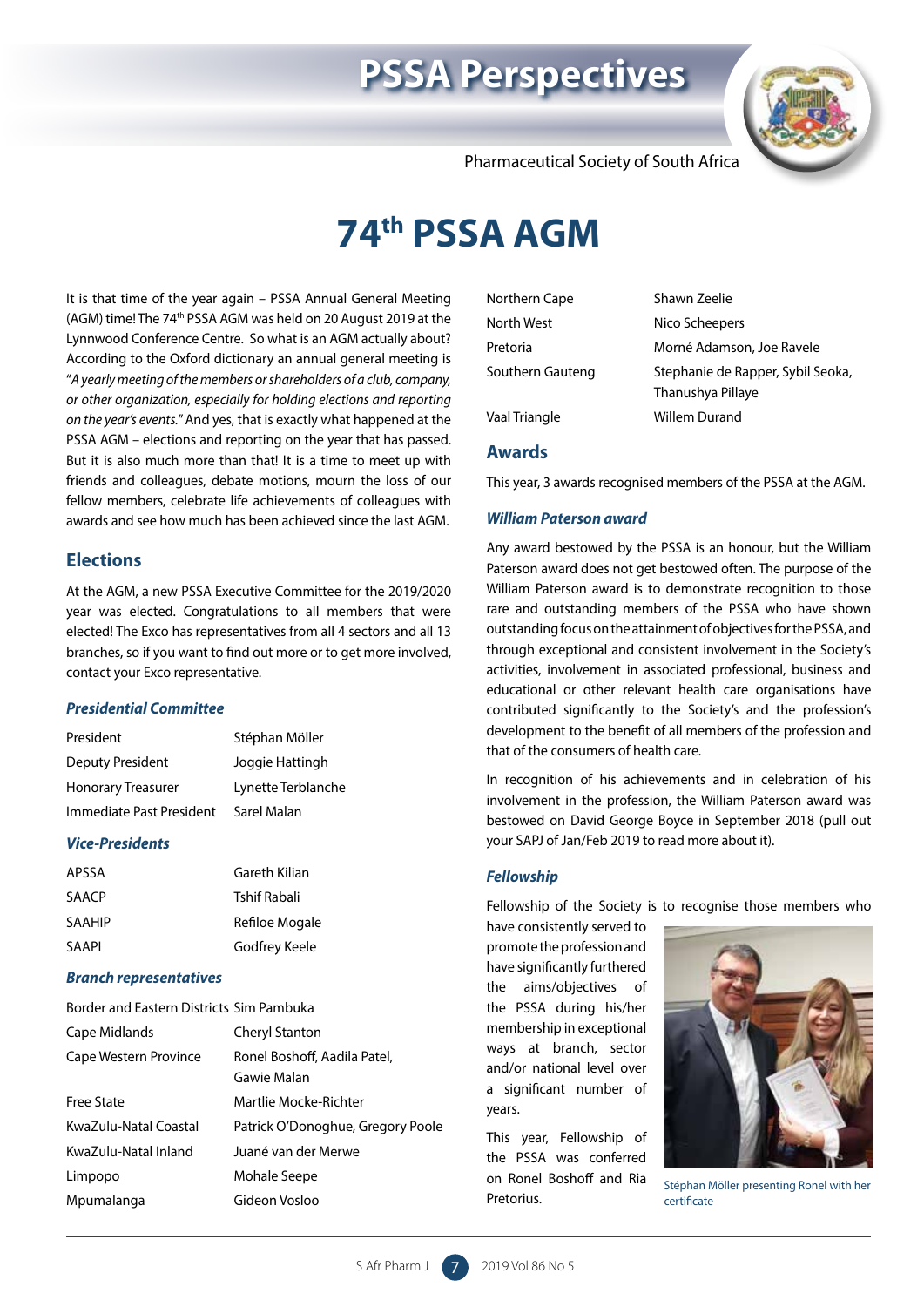# PSSA PERSPECTIVES



Stéphan Möller presenting Ivan with his certificate

# **25 years of service**

Reaching this number of years in service is a milestone not many of us manage to achieve. It shows a commitment and loyalty that is sometimes rare to find. The Executive Director of the PSSA, Ivan Kotzé, reached this milestone in March this year.

At the AGM, Ivan was recognised for his service. Stéphan Möller quoted from the March 1994 SAPJ, Ivan's words as incoming Executive Director: "*Among the challenges Mr Kotzé sees for himself and the profession is for the profession to present a united front. 'I would like to see us all working together as one profession, and for the Society to work towards the benefit of all sectors, making the pharmacist an indispensable part of the health team' he says*".

Stéphan pointed out that Ivan has lived up to these words over the past 25 years and that he sets an example to all pharmacists. A certificate and a gift were handed over as a token of thanks. Ivan thanked the Executive Committee members and Councillors he has served over the years for their support and he especially thanked all the office staff, as without them and their support and hard work, he would not have been successful in his endeavours.

# **Annual Report**

Each year at the AGM the President tables the Annual Report. This report contains details of some of the activities that were carried out by the National Office, the Exco, the sectors and the branches from the previous AGM. Important legislative issues that were addressed during the past year included the dispensing fee and interactions with the Pricing Committee, Continuing Professional Development (CPD) regulations, publication of SAPC fees for comment and rules relating to Good Pharmacy Practice (GPP). Practice related issues that PSSA addressed included cases where pharmacy students could not secure internship and where interns could not commence with community service immediately following their internship.

National Health Insurance (NHI) remains a focus for the PSSA and its commitment towards the NHI Pharmacy Stakeholders Consultative Forum remains important. The same can be said for the Presidential Health Summit and Compact to which PSSA has contributed substantially. Ongoing areas in which the PSSA is involved include human resources in the profession, HIV and TB; cannabis; codeine; fraud, waste and abuse in health care; and the realisation of the Presidential Stimulus packages in provinces.

The comprehensive report is available online on the PSSA website for anyone interested in reading it – https://www.mm3admin. co.za/documents/docmanager/3C53E82B-24F2-49E1-B997- 5A35803BE10A/00143478.pdf

A short summary of what the National Office has done in the past 14 months since the previous AGM is reflected in the infographic.

# **WHAT DID WE DO?**

Without continual growth and progress, such words as improvement, achievement and success have no meaning - Benjamin Franklin

#### $\mathbf{1}$ **NEW MEMBERS**

Membership increased by 6.23% from 1 October Membership increased by 0,2376 from 1 October<br>2017 to 31 September 2018. The total number of<br>members on 31 September 2018 was August 2019 we had 9 392 paid up members.

#### $\mathfrak{p}$ **INDEMNITY INSURANCE**

From 1 October 2017 to 30 September 2018. new indemnity insurance policies were issued. From 1 October 2018 to 08 August 2019 130 new indemnity insurance policies were issued. A total of members have indemnity insurance.

#### $\mathbf{3}$ **NEWSLETTERS**

From 01 October 2017 to 30 September 2018 a total In ewsletters were sent to members. From 01 October to 08 August 2019 St newsletters have already been sent to members.

#### **EXCO COMMUNICATIONS**  $\overline{4}$

The Exco makes use of an email mailing list to communicate between Exco meetings. Between 01 October 2017 and 30 September 2018 there senarate email conversations. So far from 01 October 2018 to August 2019 there have been 32 conversations.

#### **FACEBOOK** 5.

Я

From August 2018 to 30 September 2018 72 new members joined the Facebook group, There were Like posts in this period which received 885 reactions<br>and 100 comments. From 01 October 2018 to August 2019 the Facebook membership grew from 1875 to<br>2.582 (707 new) and there were 356 posts which 124 reactions and 763 comments. received

#### **SUBMISSIONS** 6

One of the main functions of the PSSA is to make submissions to various authorities. Between October 2017 and September 2018 the PSSA made submissions. From October 2018 to August 2019 the PSSA has made 10 submissions.

#### $\mathbf{7}$ **OUERIES**

The various offices of the PSSA deal with numerous queries on a daily basis via telephone<br>and email. In future this will be quantified in order to ensure we meet the needs of our members.

.<br>This info graphic has been created by the PSSA National Office as par<br>of the Annual Report for the 74th AGM on 20 August 2019



**NEW** 



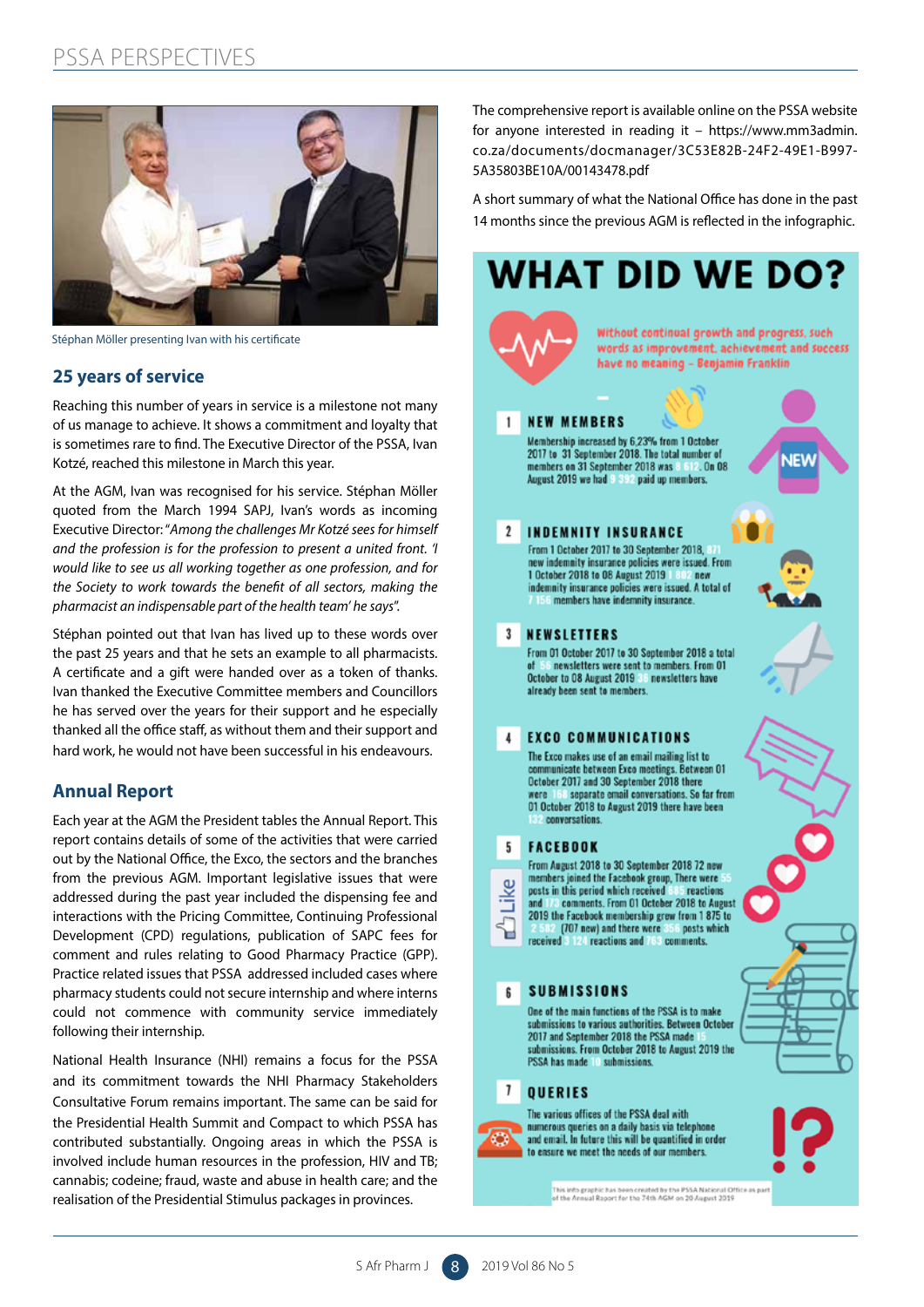# **SAVE THE DATE**

# **2022 FIP World Congress of Pharmacy and Pharmaceutical Sciences**

25 - 29 September 2022 Cape Town, South Africa









2928 Pharmaceutical Society flyer 2022 .indd 1 2019/09/10 3:18 PM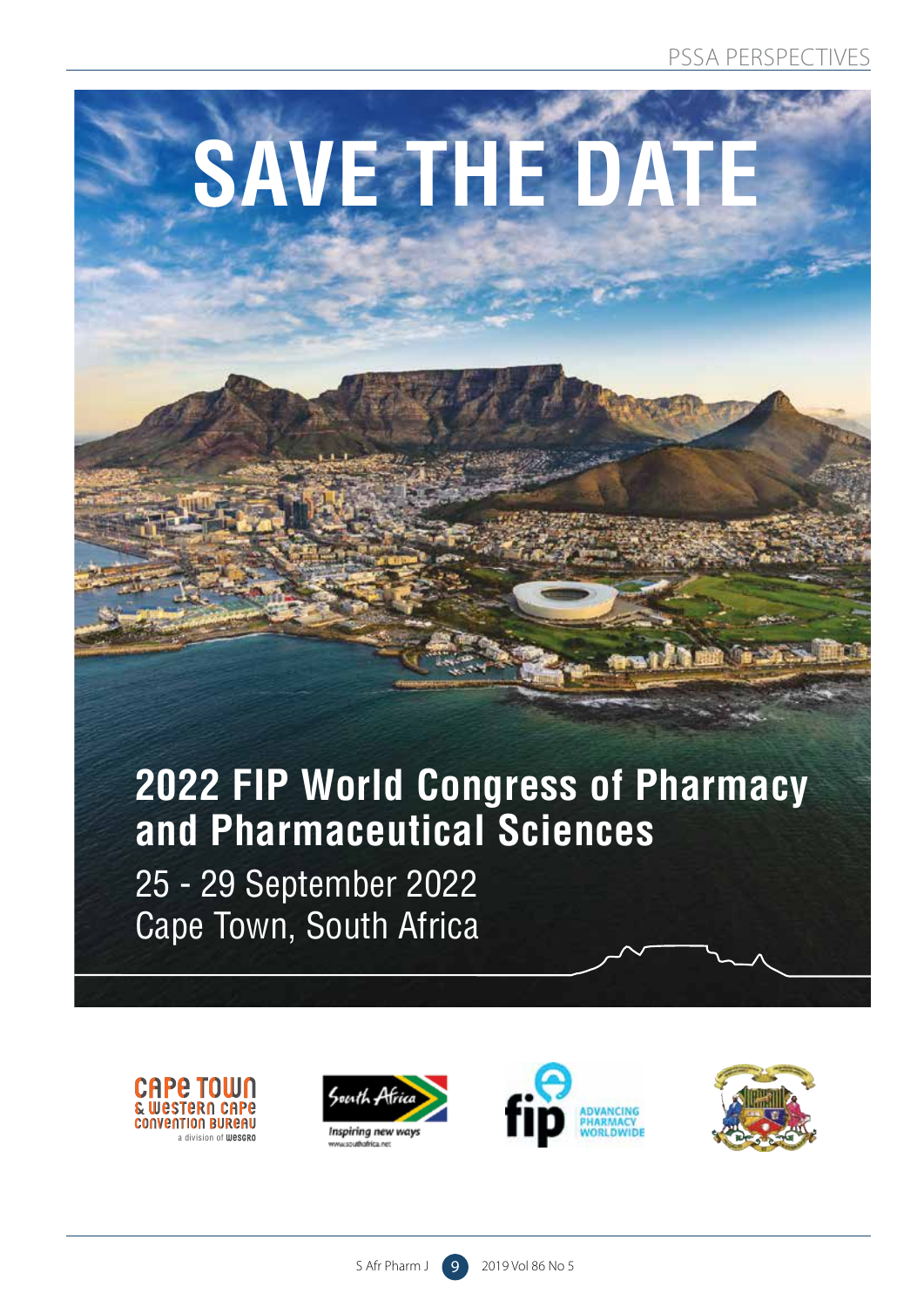# PSSA PERSPECTIVES

# **SAVE THE DATE**

# **Pharmaceutical Society of South Africa 75th AGM and Conference**

06 - 08 August 2020 Port Elizabeth





# **PHARMACEUTICAL SOCIETY OF SA**

5th ACM & CONFERENCE 2020

PHARMACY FOR THE FUTURE A WORLD OF OPPORTUNITIES

2928 Pharmaceutical Society flyer 2022 .indd 2 2019/09/10 3:18 PM